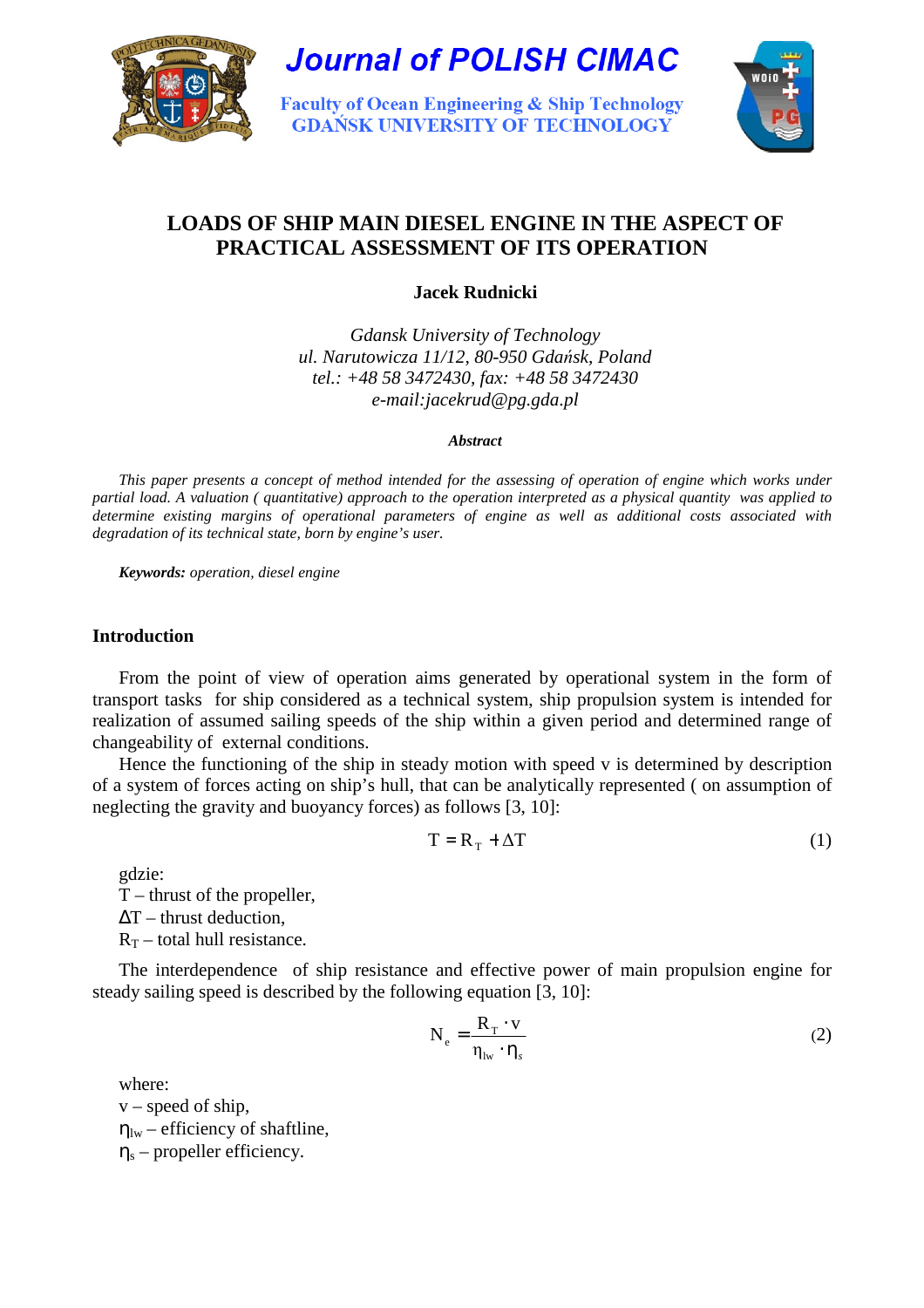Knowledge of the quantities appearing in Eq.(2) makes it possible to properly select all elements of propulsion system in the designing stage [9, 10]. Considering the sailing speed to be an independent variable which definitely determines two main factors associated with realization of objective function, namely :

- duration time of realization of transport task, which definitely influences costs of its realization and potential profits to ship's owner,
- possibility of maintaining an assumed ship course in heavy weather conditions, which first of all influences occurrence probability of an emergency situation,

one should observe that during ship operation all remaining quantities undergo changes due to degradation processes which involve evolution of the process of technical state changes towards technical unserviceability states. It obviously influences serviceability of system's elements and ,consequently, of the entire system.

On assumption that main propulsion system of ship has been correctly selected, the hull resistance characteristics  $R_T = f(v)$  constitute the factor which generates demand for effective power developed by propulsion engine for reaching a given sailing speed of the ship [4]. The characteristics determine, for assumed conditions, value of developed effective power of engine neccessary to reach a demanded sailing speed. If a relatively short period is taken into account then it can be assumed , without any large error, that the representation is invariable.

In practice, an important change of the relation  $R_T = f(v)$ , resulting from influence of the environment and physical ageing processes ( especially of wear, e.g. corrosion ), occurs , whose external symptom is a rise of value of the force  $R<sub>T</sub>$  at given values of the speed v in comparable sailing conditions. Long time intervals between successive ship hull docking surveys ( possible repairs) are of special importance because such intervals , depending on a type ( class) of ship and given classification rules, vary from 3 to 5 years [e.g. 12].

In selecting the main engine in the stage of ship designing the above desrcibed processes are taken obviously into account, that is manifested by skillfully selected design characteristics of ship hull resistance as well as by application of the so-called sea margin during determination of the main engine contractual power  $N_x$  [9, 10], which makes that the main engine usually has certain power surplus as compared with assumed design values of hull resistance. It means that in the case of typical transport task for a given ship its main engine will be used in a load state lower than rated one [1].

However, the existing power margin which guarantees ship safety, is systematically decreasing due to the above described phenomena and the worsening of operational characteristics of engine itself.

Hence, it seems rational to elaborate a method for determining the existing margin of operational engine parameters associated with degradation of its technical state, and the additional costs born by its user.

## **Influence of change of technical state of engine on its operation**

Worth mentioning, in the light of the above described power surplus of main propulsion engine, that for the engine running under partial loads the process of decreasing the available output power will develop in two phases:

- in the first phase hourly fuel oil consumption will rise solely (at a relatively constant value of developed torque ), and in consequence operational costs will be also higher;
- in the second phase a limitation of value of effective power developed by the engine will occur because of constructional constraints and lack of possibility to increase fuel charge.

The described phenomena result from control action of fuel apparatus which will increase, within a given range of values, the instantaneous fuel charge  $g_p^{i\%}$  ( $g_p^{i\%}$  - fuel charge for *i*% load of engine being in the technical serviceability state under assumption that the maximum engine load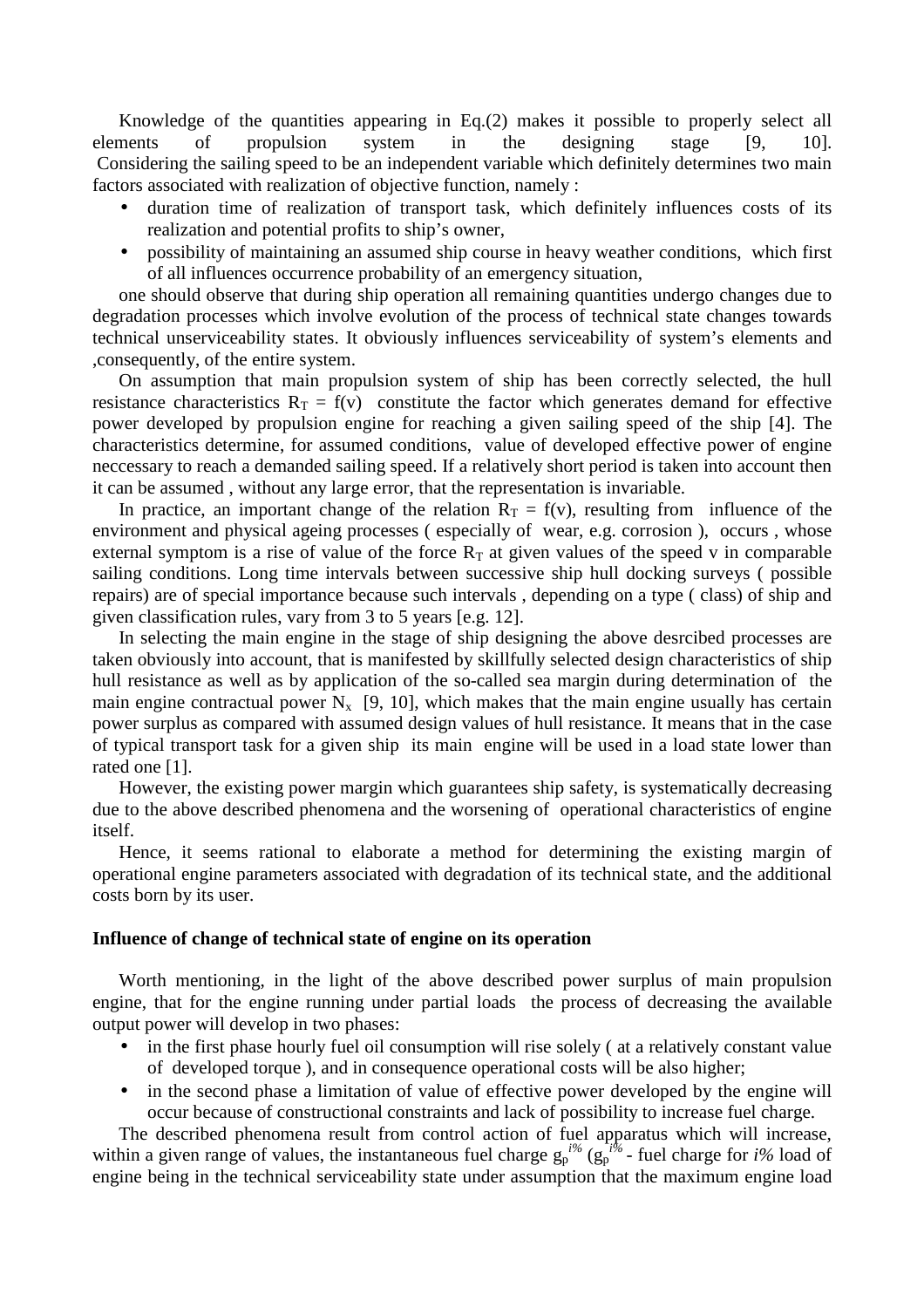amounts to 110% of its rated value,  $i < 110$ ) up to the instant of reaching its maximum value *G*pmax. Every successive decrease of value of engine total efficiency will result in a recordable decrease of its torque  $M_0$ .

If to assume the engine partial load to be constant ( e.g. for 9RT–flex60C–B engine : 85% engine load, the contractual output power  $N_x = 80\% N_{R1} = 17370 \text{ kW}$ , the contractual engine speed  $n_x = 90\%$   $n_{R1} = 102.6$  rpm [13]) the phenomenon in question can be presented in the form of the diagram (Fig. 1) of the following interpretation :

- the time-dependent drop of the engine's total efficiency (in the case in question by about 9%) results , in the first phase, mainly in an increased hourly fuel oil consumption ( specific fuel oil consumption). It can be represented as the occurrence of the successive recordable events F which consist in increasing the fuel charge  $g_p^{i\%}$  by the value  $\Delta g_p$  at a relatively constant, relevant to a given engine load state, value of the torque  $M<sub>o</sub>$ . This way, increased operational costs are generated rather without imposing limitations on the ship motion parameters described by Eqs. (1) and (2).
- the degradation processes progressing along with time of further use of engine result in occurrence of the recordable events U which consist in decreasing values of the engine torque M<sub>o</sub> at constant fuel oil consumption ( at  $g_p = G_{p \max}$ ). Further long-lasting use of the engine results in the significant worsening of its characteristics which definitely impose limitations on ship motion at an assumed speed or course. In heavy weather conditions such situation will obviously form an important circumstance for occurrence of state of danger to ship safety.



*Fig. 1 Changes of engine fuel charge and torque , which result in changes of total efficiency of the engine running under partial load* 

#### **Assessment of available power margin and additional operational costs of engine**

The number of repetitions of the event F,  $N_{\Delta gp}$ , within the time interval (0, t) is a random variable of non-negative integral values. The dependence of the random variable on time constitutes the stochastic process  $\{N(t): t \ge 0\}$ . On the assumption on its stationarity, lack of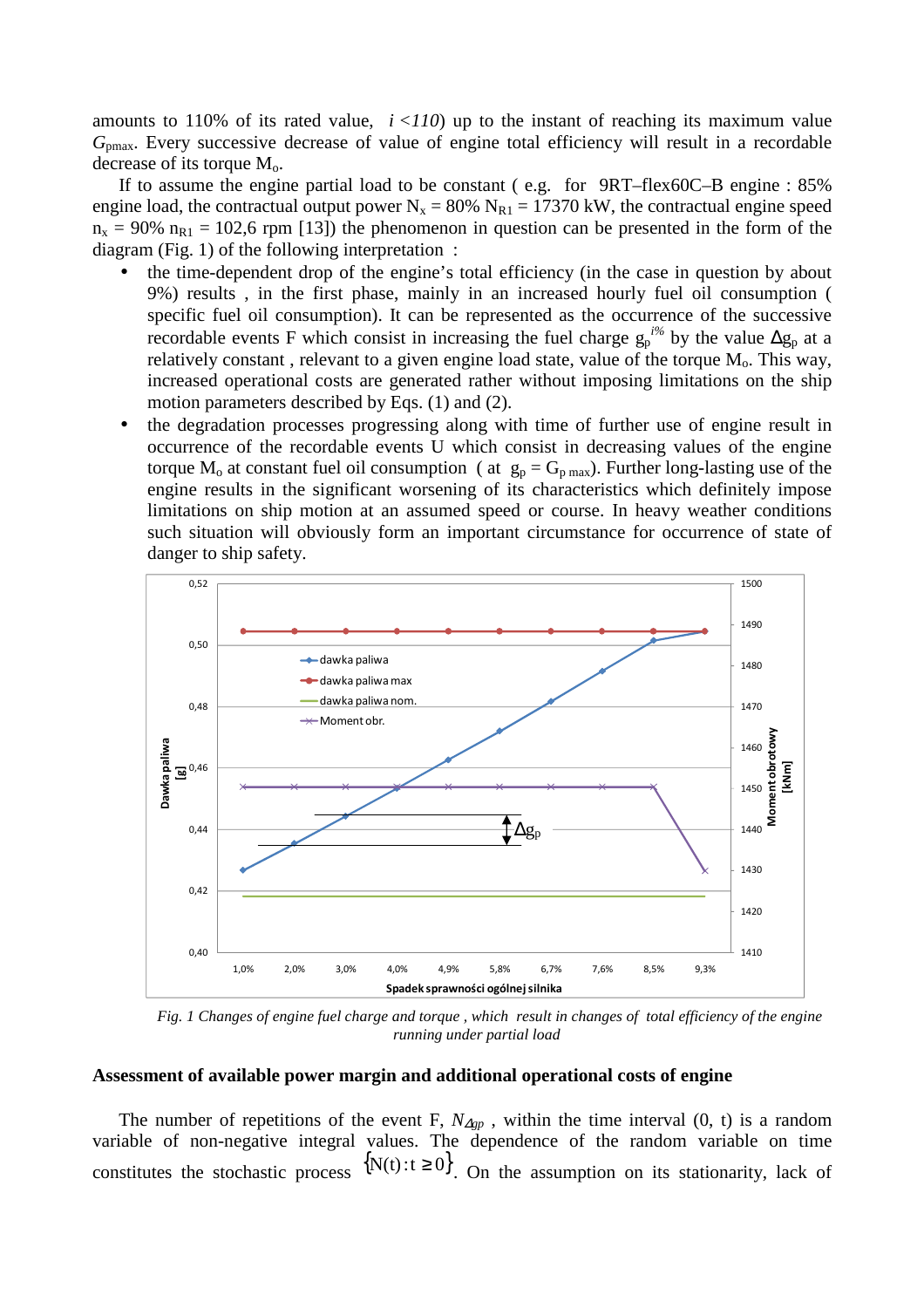consequences and flow singularity [5] the Poisson homogeneous process [2] can be applied to description of the process of increasing the fuel charge  $g_p^{i\%}(6)$  resulting from the decreasing of the total engine efficiency  $\eta_e$  (in maintained engine load conditions).

Hence, in the case if the number of the events F,  $N_{\Delta gp}$ , occur up to the instant *t*, the total increase of the fuel charge  $g_p^{i\%}$ , up to the instant, can be expressed as follows:

$$
\Delta G_p = \Delta g_p \cdot N_{\Delta gp} \tag{3}
$$

where:

∆*G<sup>p</sup>* - total increase of the fuel charge gp after occurrence of *N*∆*gp* number of the events F,

 $\Delta g_p$  – elementary recordable fuel increment by which the fuel charge  $g_p^{i\%}$  increases, whereas the random variable  $N_{\Delta gp}$  has the following distribution [1]:

$$
P(N_{\Delta gp} = k) = \frac{(\lambda_f \cdot t)^k}{k} \exp(-\lambda_f t); \quad k = 1, 2, ..., n
$$
 (4)

where:

 $\lambda_f$  – a constant interpreted as the intensity of occurrence of the event F (i.e. increase of the fuel charge  $g_p^{i\%}$  by  $\Delta g_p$  value).

Assuming that the unit fuel charge increase by  $\Delta g_p$  value generates the additional unit cost  $\varphi$ (realization of the same task at an increased fuel oil consumption) one can determine its total value Φ, up to the instant *t* , as follows:

$$
\Phi = \varphi \cdot \Delta g_p \cdot N_{Agp} \tag{5}
$$

For the engine load smaller than maximum, the summary fuel charge increase  $\Delta G_{pmax}$  and occurrence of certain number , N'∆gp , of the events F affecting solely the increasing of the unit fuel oil consumption  $g_e$  and hourly fuel oil consumption  $B_h$ , can be determined by the following relation :

$$
\Delta G_{p\max} + g_p^{i\%} = \Delta g_p \cdot N'_{\Delta gp} + g_p^{i\%} = G_{p\max}
$$
 (6)

where:

 $g_p^{i\%}$  – fuel charge relevant to a given engine load *i* % (under assumption that the maximum engine load is equal to 110% of its rated load, i.e.  $i < 110$ )

 $G_{p_{\text{max}}}$  - maximum fuel charge possible to be realized by injection apparatus within existing constructional and control limitations.

Occurrence of the successive event F ( $N_{\Delta gp} = N'_{\Delta gp} + 1$ ) for the current engine load *i* % will be associated with occurrence of certain limitation in developing the demanded power of the engine , and in consequence limitations for motion of the entire ship, will occur.

As the effective output power of engine can be expressed as follows [11]:

$$
N_e = \frac{\eta_e \cdot w_d \cdot g_p^{i\%} \cdot n}{\tau} \tag{7}
$$

where:

 $\eta_e$  – effective efficiency of engine,

 $w_d$  – fuel lower calorific value,

 $g_p^{i\%}$  - temporary fuel charge (for i% engine load),

n – rotational speed of engine,

τ - a coefficient which takes into account number of strokes realized during one engine working cycle,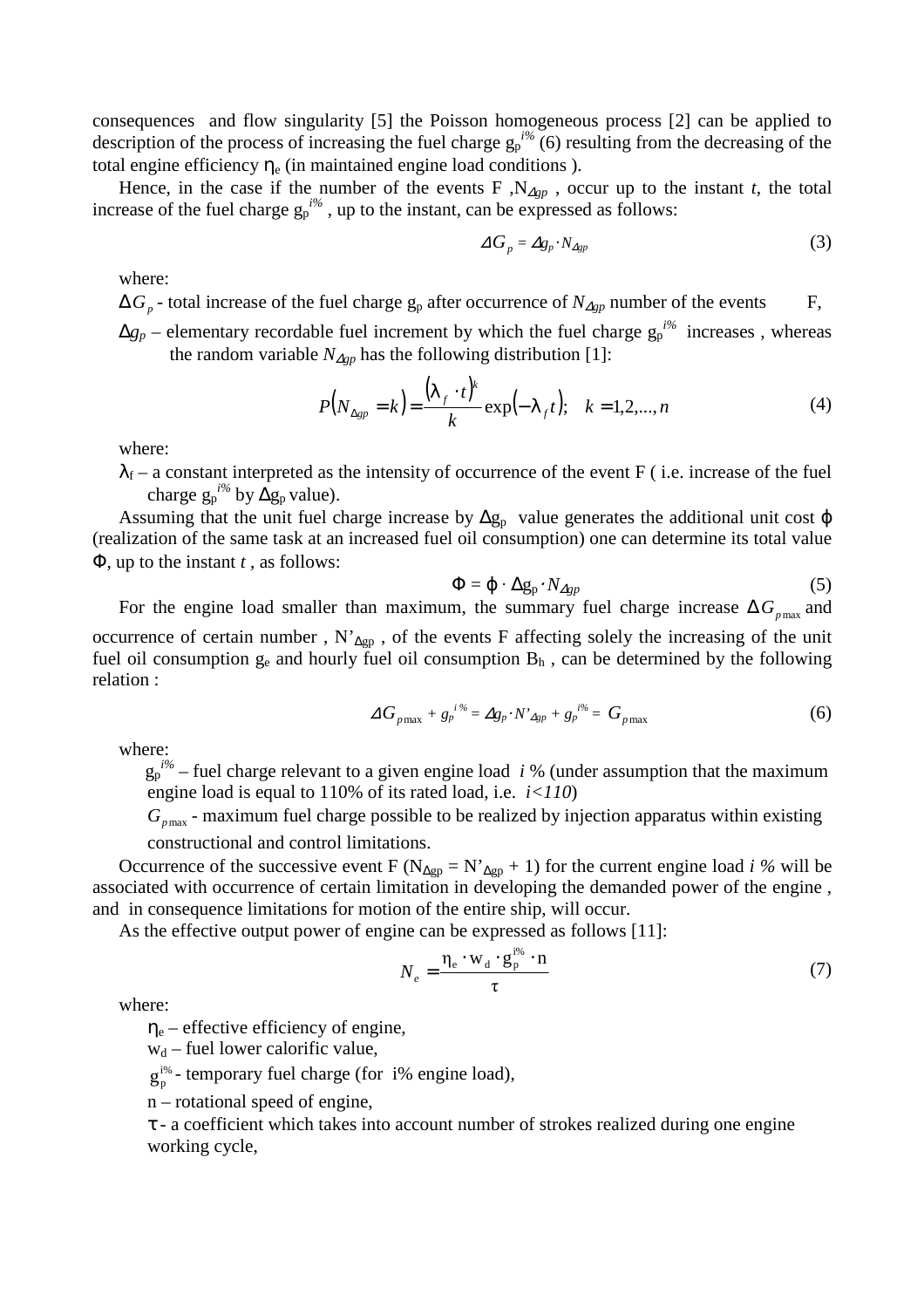

as well as on assumption that the changing process of engine technical state is continuous over time and states, the situation can be illustrated in the way shown in Fig. 2.

Fig. 2 Change of engine operational characteristics, which results from degradation of its technical state.  $t_{wl}$ *demanded time of realization of the task 1,*  $D_wI$  *– demanded value of operation for realization of the task 1,*  $t_w2$  *– demanded time of realization of the task 2, tm1 – possible time of realization of the task 1 in the situation A (described in the text),*  $t_{m2}$  – possible time of realization of the task 2 in the situation B (described in the text),  $t_{m3}$  – possible time *of realization of the task 2 in the situation A (described in the text), Dw2 – demanded value of operation for realization of the task 2, Dm – possible operation of engine in the situation 2 , D' – possible operation of engine in the situation A.*

By introducing the notions of the demanded operation  $D_w$  and the possible operation  $D_m$ , whose detail interpretation can be found in [6, 7, 8], the phenomena graphically presented in Fig. 2 can be highlighted as follows:

- in the case of a hypothetical lack of possibility of increasing the fuel charge (the situation A ) a drop of total engine efficiency will result in a sudden drop of its effective power – the line  $N''(t)$  – that, apart from producing a situation hazardous to ship safety, during further degradation of technical state of engine , will cause extending the realization time of transport task from the instant  $t_{w1}$  to  $t_{m1}$ ,
- if at engine partial load it is possible to increase the fuel charge within the interval of values  $\left\langle \textbf{g}_{\textbf{p}}^{\text{i}\%},G_{\textbf{\textit{p}}\text{max}}\right\rangle$ i%  $g_{p}^{\text{1%}}, G_{p\text{max}}$ ) (the situation B), and up to the instant of reaching its maximum value (the point A, instant t') no noticeable drop of power occurs– the line  $N'(t)$ , then only an additional cost resulting from increased fuel oil consumption will be generated. Hence it can be stated that if a transport task lasts shorter than up to the instant t' any lengthening of its realization time will not occur.
- begining from the instant  $t'$  (corresponding with the point A) a limitation of the possible engine operation  $D_m$  [6, 7, 8] occurs, that is associated on one hand with the lengthening of realization period of transport task (or lack of possibility of its realization during a given period) on the other hand – with increased costs of engine's use.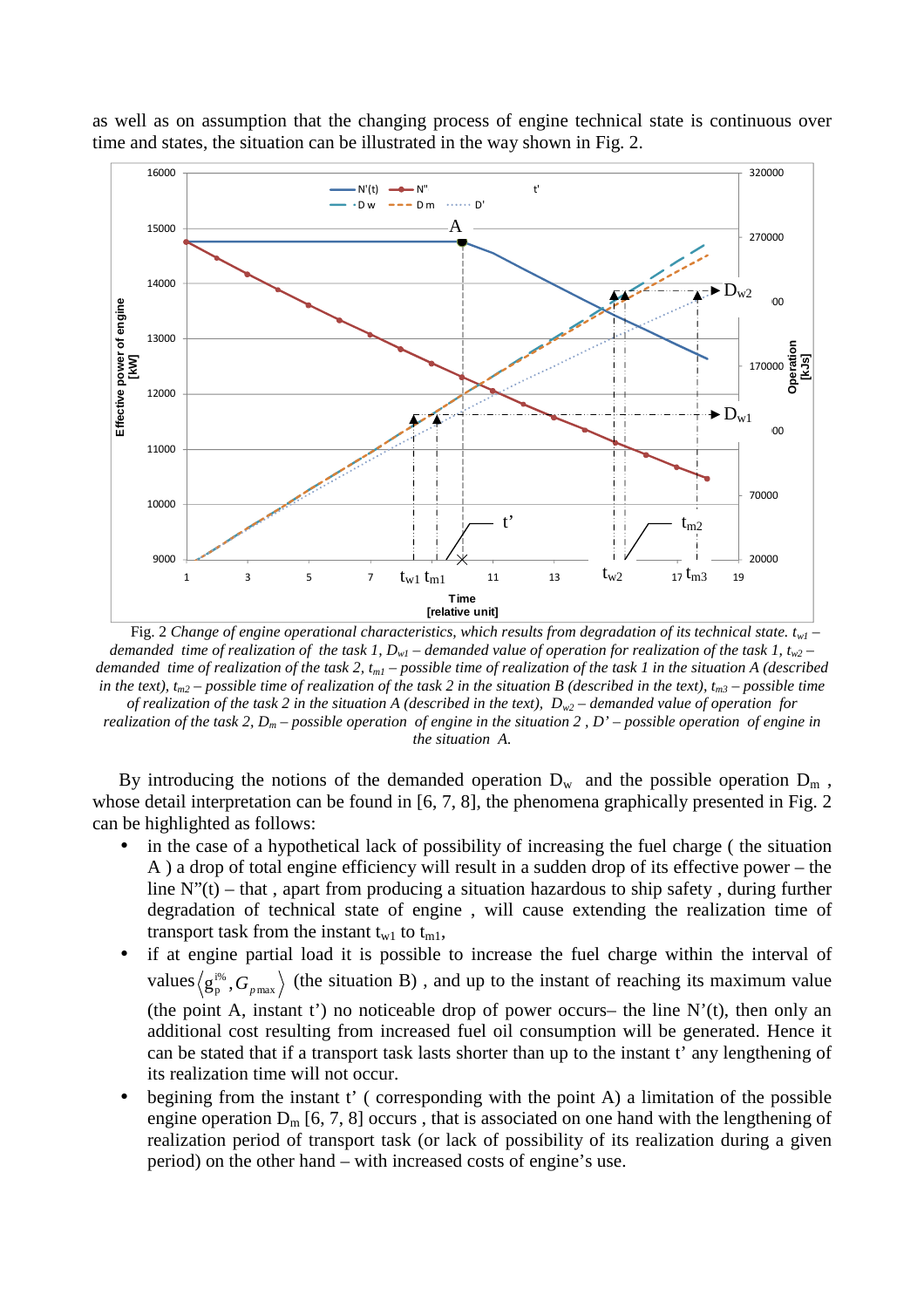By using the relation (4) and (6) the number of the events F , *k'*, corresponding with that of N'<sub>∆gp</sub> can be expressed as follows :

$$
k' = \frac{G_{p\max} - g_p^{i\%}}{\Delta g_p} \tag{8}
$$

and its occurrence probability as :

$$
P\left(N_{\Delta gp} = k'\right) = \frac{\left(\lambda_f \cdot t\right)^{\left(\frac{G_{p \max} - g_p^{\text{f}\%}}{\Delta g_p}\right)}}{\left(\frac{G_{p \max} - g_p^{\text{f}\%}}{\Delta g_p}\right)} \exp\left(-\lambda_f t\right) \tag{9}
$$

# **Practically possible determination of stochastic process parameters**

From practical point of view the crucial problem is to determine  $\Delta g_p$  and  $\lambda_f$  values. This will be possible if two complementary conditions are satisfied:

- to have access to results of operational investigations carried out with application of standard control measuring instruments and a system for diagnosing the process in question by recording and analyzing changes in values of fuel flow rate within time intervals when engine load is relatively constant;
- to analyze technical documentation of the engine and carry out simulation investigations in order to elaborate a mathematical model of influence of the occurring events F on operational fuel system parameters.

In the presented case ∆*gp* can be much easier determined , because of its small value, under the assumption that :

$$
g_p^{i\%} = \frac{B_h \cdot \tau}{n}
$$
 (10)

where:

 $B_h$  – unit fuel oil consumption of engine,

n – rotational speed of engine,

τ - a coefficient which takes into account number of strokes during one engine working cycle.

 The relation (10) at assumed class of accuracy (e.g. 0,5) of commonly applied flow meters makes it possible to determine ∆*gp* value with an accuracy sufficient for practical purposes.

Much greater difficulties are associated with determination of  $\lambda_f$  value, which results first of all from lack of empirical research in this area of engine functioning. However such value can be determined, in a way sufficiently accurate from practical point of view, by means of the following procedure:

• on the assumption that a typical (most frequently occurring) load state of engine is  $x\%$  [1], the difference between its maximum load and the above mentioned state determines the changeability range of instantaneous fuel charge  $\langle g_p^{x\%}, G_{pmax} \rangle$ x%  $g_p^{x\%}, G_{p\text{max}}\rangle$ , hence on the basis of Eqs.  $(3)$  and  $(6)$  it yields :

$$
\Delta G_{pmax} = G_{pmax} - g_p^{x\%} \tag{11}
$$

- the period  $T_{\Delta G_{pmax}}$ , during which  $\Delta G_{pmax}$  value is reached, should be assessed on the basis of technical documentation of engine and its producer's recommendations for overhauls and repairs, as results of relevant empirical research are usually lacking;
- taking all the above into account one can state that within the considered period about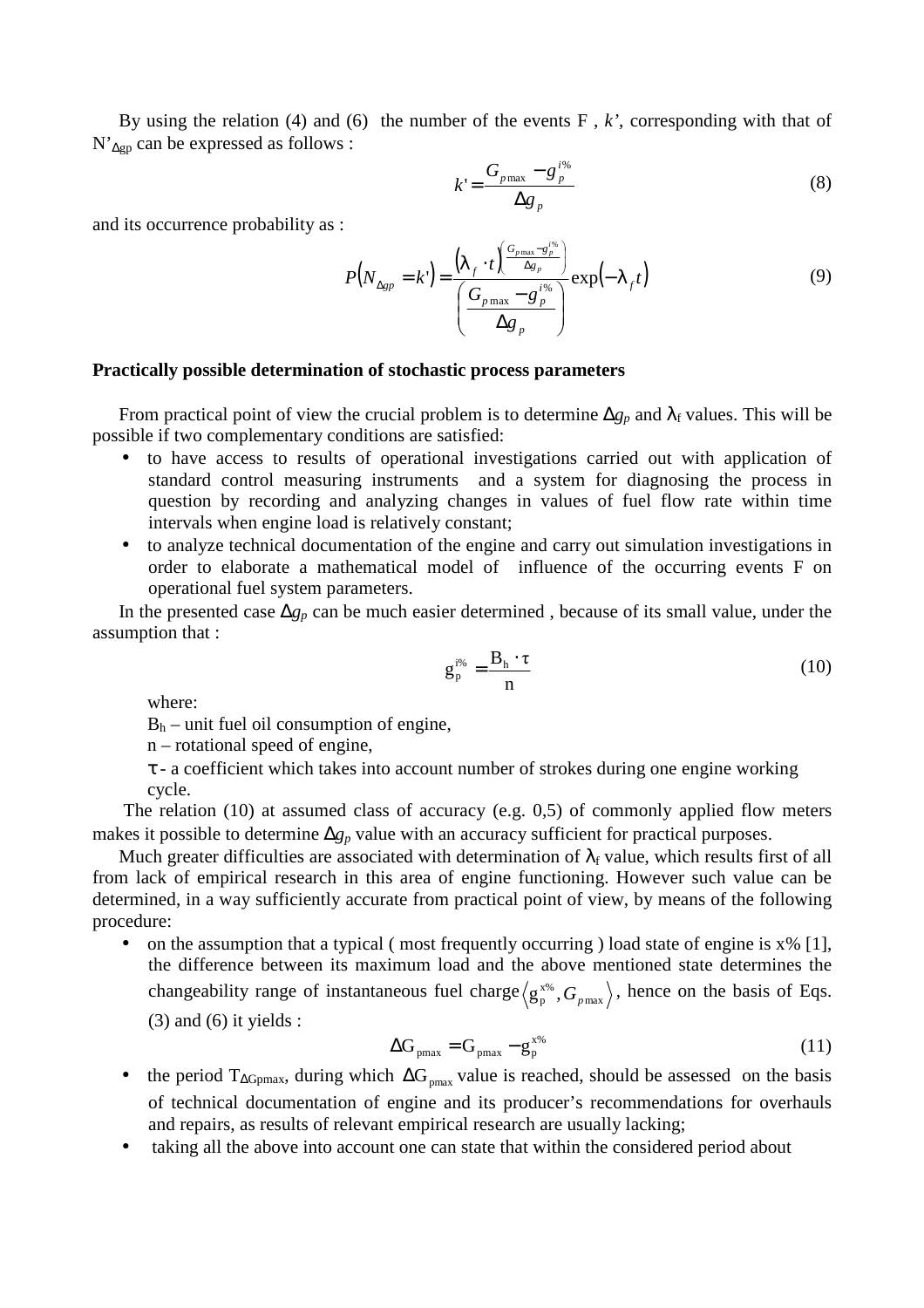$$
N'_{A g_p} = \frac{G_{p \max} - g_p^{x\%}}{\Delta g_p}
$$
 (12)

number of the events F will occur, hence :

$$
\lambda_{f} = \frac{N'_{\Delta g_{p}}}{T_{\Delta G_{p_{\max}}}} = \frac{\frac{G_{p \max} - g_{p}^{x\%}}{\Delta g_{p}}}{T_{\Delta G_{p_{\max}}}}
$$
(13)

Finally , making use of the above presented procedure and basing on the relation (8) one can determine at first the number of the events F, k' , and the probability of their occurrence:

$$
P(N_{\Delta gp} = k') = \frac{\left(\frac{G_{p_{\max}} - g_{p}^{x\%}}{\Delta g_{p}}\right)^{\left(\frac{G_{p_{\max}} - g_{p}^{y\%}}{\Delta g_{p}}\right)}}{\left(\frac{G_{p_{\max}} - g_{p}^{y\%}}{\Delta g_{p}}\right)} \exp\left(-\frac{\frac{G_{p_{\max}} - g_{p}^{x\%}}{\Delta g_{p}}}{T_{\Delta G_{p_{\max}}}} \cdot t\right)} \quad , \quad (14)
$$

and, the application of the relation (14) is this much practical that in the case of lacking results of empirical research one can approximately (but with a sufficient accuracy) determine  $P(N_{\Delta gp} = k')$  value, basing solely on engine's technical documentation.

For example, for the above mentioned 9RT – flex60C – B engine (at the contractual output power  $N_x = 80\% N_{R1} = 17370$  kW, the contractual engine speed  $n_x = 90\% n_{R1} = 102.6$  rpm,  $G_{pmax} = 42.3$  g,  $T_{\Delta G pmax} = 8000$  h,  $\Delta g_p = 0.004$  kg/s [13] ) the values calculated by means of the relations (10) and (14) are the following:



Fig. 3 *Values of the number k' of the events N*∆*gp in function of considered engine load values*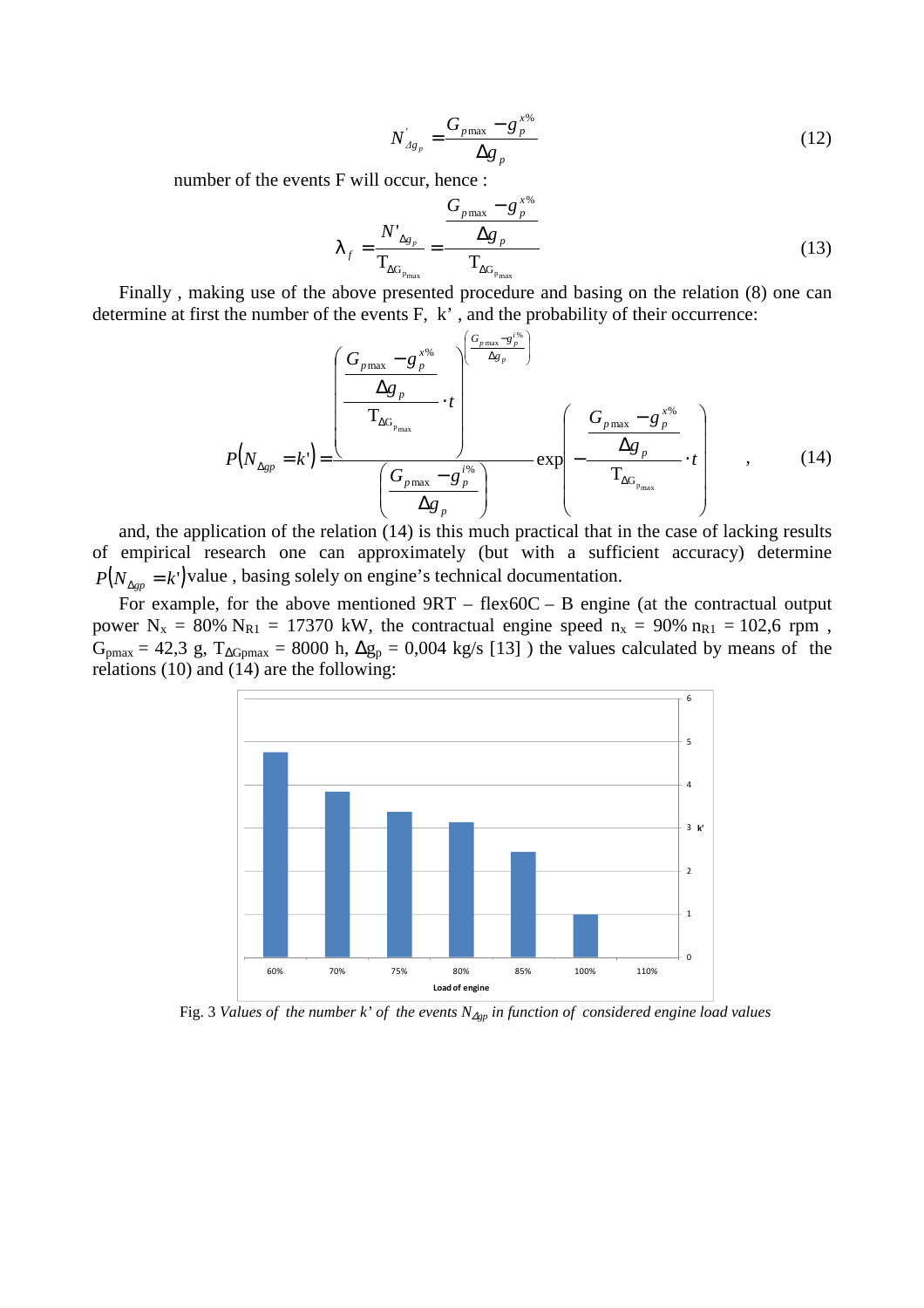

Fig. 4 *Occurrence probability of the number k' of the events N*∆*gp in function of considered engine load values and engine use duration period*

### **Summary**

As already stated, the worsening of operational characteristics of an engine which operates under partial load up to the instant t' (Fig. 2), does not directly influence ship motion parameters.

However such situation generates additional cost born by engine's user , which finally lowers his profit Z resulting from realization of the task. To determine potential losses due to increased fuel oil consumption is possible by assuming that for  $t = 0$  the additional cost  $\Phi = 0$  and the profit Z takes its maximum value  $Z(0) = Z_{\text{max}}$ . By determining the expected value and standard deviation of the random variable which describes the lowering of the profit Z (the increasing of financial losses) as:

$$
E[\Delta Z(t)] = \varphi \cdot \Delta g_{p} \cdot E(N_{\Delta gp}) = \varphi \cdot \Delta q \cdot \frac{\Delta g_{p}}{\Gamma_{\Delta G_{p_{max}}}} \cdot t
$$
\n
$$
\sigma_{Q} = \varphi \cdot \Delta q \sqrt{D^{2}(N_{\Delta q})} = \varphi \cdot \Delta q \sqrt{\frac{G_{p_{max}} - g_{p}^{x\%}}{\Gamma_{\Delta G_{p_{max}}}} \cdot t}
$$
\n(15)

the relation which describes the lowering of the profit Z along with time *t* can be expressed as follows: